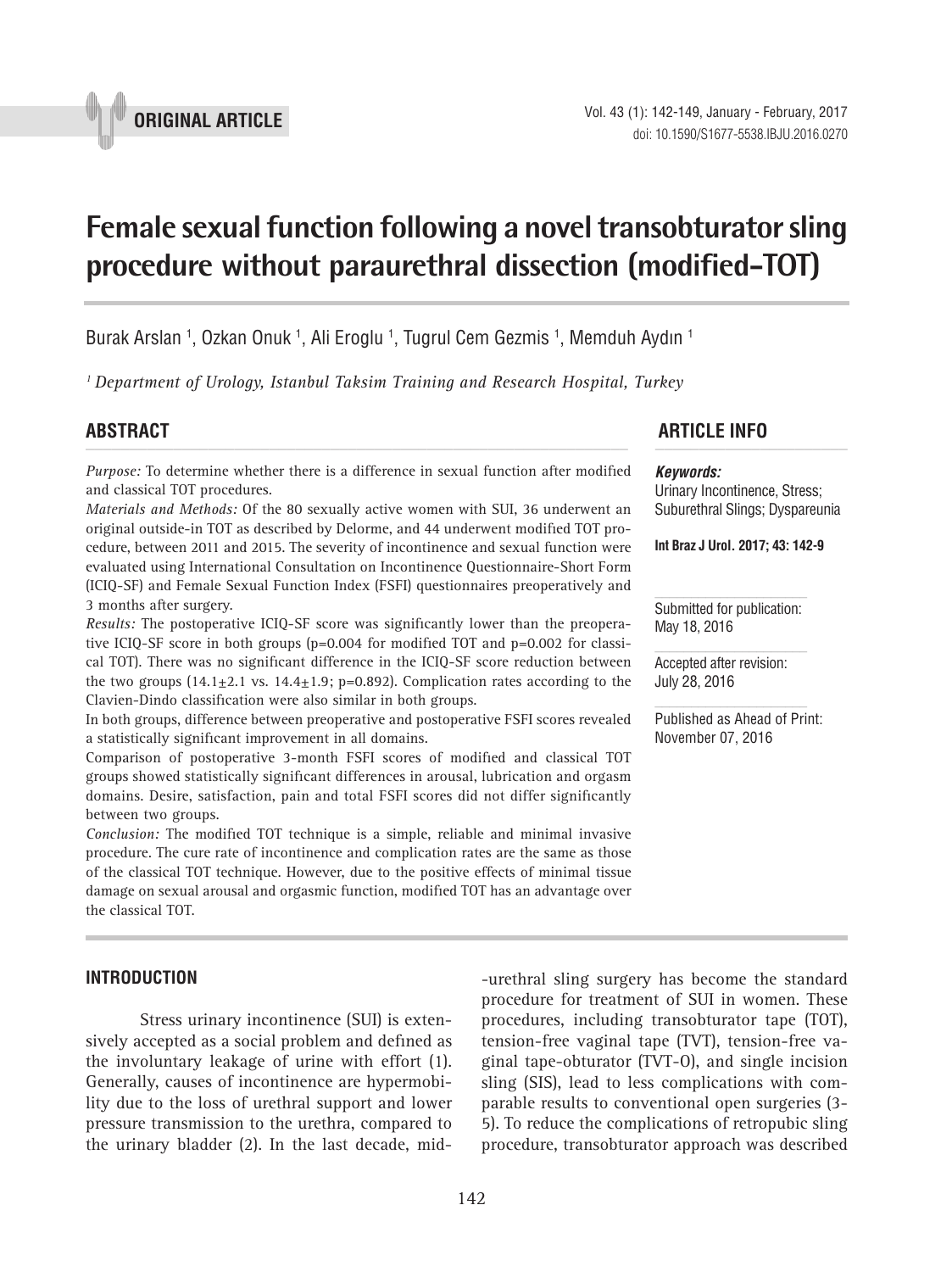by Delorme in 2001 (5). In spite of the high volume of reports addressing the safety and efficacy of TOT, we believe that this technique can be further improved. In support of this, Onuk et al. have described a new technique without paraurethral dissection, which is called modified TOT (mTOT).

Incontinence-related sexual dysfunction resulting from decreased libido, recurrence dermatitis induced dyspareunia and fear of coital leakage has been reported by women (6). Even though some studies have found improvement on sexual function after mid-urethral sling procedures, there are also reports on negative effects (7-9). Different sling insertion techniques and the experience of the surgeon may lead to varying outcomes. Due to the G-spot (an erogenous area in some women) located on the anterior wall of the human vagina, extensive vaginal incision and paraurethral dissection in the sling procedure can affect sexual function (10).

The aim of our study was to evaluate sexual function prospectively in women before and after surgery for SUI, and to determine whether there was a difference in sexual function between classical TOT and modified TOT procedures using Female Sexual Function Index (FSFI) questionnaire.

#### **MATERIALS AND METHODS**

Sexually active women with stress urinary incontinence who underwent suburethral sling procedure between July 2011 and September 2015 were recruited to the prospectively planned study after receiving approval of the local ethical committee. Exclusion criteria were history of incontinence or pelvic reconstructive surgery, known psychiatric and neurological disorders, physical examination findings of above grade 1 pelvic organ prolapse. Of the 80 patients providing written informed consent, 36 underwent an original outside-in TOT as described by Delorme (5) and 44 underwent modified TOT procedure as described below. The preoperative evaluation included general history, physical examination, urine analyses, voiding dairy, urine culture and antibiogram, Marshall-Boney test, urethral Q-type test, urinary ultrasonography (to determine the amount of post voiding residue), and urodynamic evaluation (in mixed incontinence patients). The severity of urinary incontinence and its impact on quality of life (QoL) and sexual function were evaluated using International Consultation on Incontinence Questionnaire-Short Form (ICIQ-SF) and Female Sexual Function Index (FSFI) questionnaires preoperatively and 3 months after the surgery. The FSFI is a 19-item questionnaire that allow investigation of six domains; sexual desire (items 1, 2), arousal (items 3-6), lubrication (items 7-10), orgasm (items 11-13), satisfaction (items 14-16) and pain during sexual intercourse (items 17-19) (11). Total FSFI score range was 2-36.

#### **Surgical Procedure**

The surgical area was sterilized and a Foley catheter was inserted in the lithotomy position. After the labial retraction sutures were placed, weighted vaginal speculum was inserted into the vagina. In alignment with the clitoris, 0.5cm bilateral groin incisions are made to the inferior of adductor longus muscle at the genitocrural fold level. After the helical needles were inserted the groin incisions, internal rotation through the obturator membrane was performed. Inferior ischiopubic ramus and obturator internus muscles were identified using the index finger of the opposite hand, without performing a vaginal incision. Subsequently, the needles were traversed through the obturator membrane, obturator internus muscle, periurethral endopelvic fascia and were felt under the vaginal mucosa with the index finger. During this process, anterior vaginal wall damage was not observed. In the next step, the needle was pushed until it reached 1.5cm below the urethral meatus (Figure-1). The same procedure was conducted for the opposite side as well, so that the needles met 1.5cm below the urethral meatus (Figure-2 and Figure-3), where a 0.5cm cut was made, and needle points were taken outside (Figure-4). The synthetic mesh was attached to the tips of the needles and the needles were backed out, bringing the mesh out through the level of the skin in the groin region. To arrange the tension of the mesh, a surgical clamp was placed between the mesh and the urethra. Incisions were closed with absorbable sutures.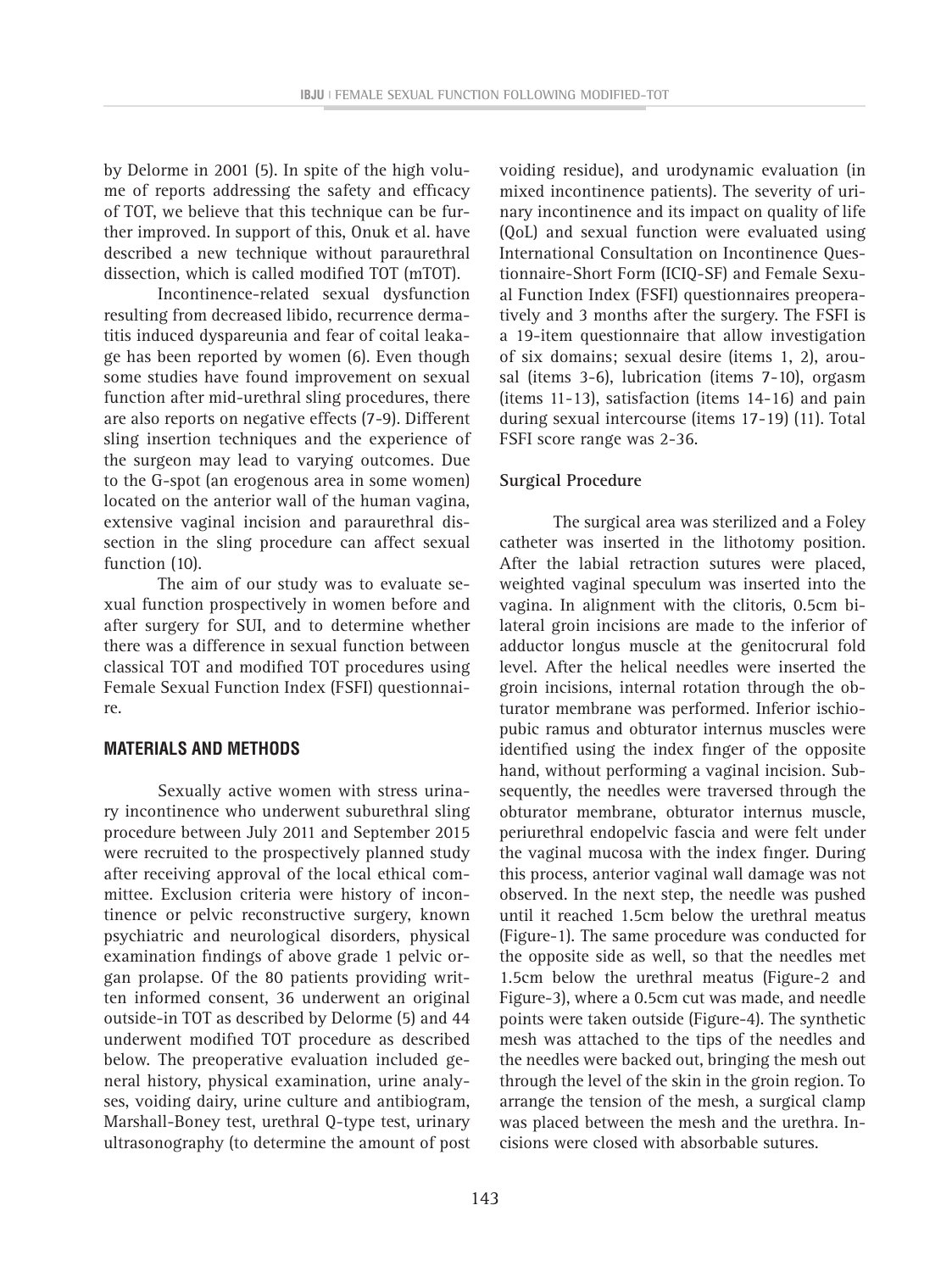**Figure 1 - The needle is pushed until it reaches 1.5cm below the urethral meatus (left).**

**Figure 2 - The needle is pushed until it reaches 1.5cm below the urethral meatus (right).**



**Figure 4 - A 0.5cm cut is made, and needle points are taken outside.**



Cystourethroscopy was performed for the first 20 patients who underwent the modified technique. However, cystourethroscopy was later removed from the routine procedure since no injury was observed. Vaginal tampons were used for the classical technique group to control bleeding, but not for the modified technique group. Foley catheters of both groups were removed on the first postoperative day, as well as the vaginal tampons. All patients were discharged on the first postoperative day. Patients were allowed to engage in sexual intercourse after the fourth

**Figure 3 - The needles meet 1.5cm below the urethral meatus.**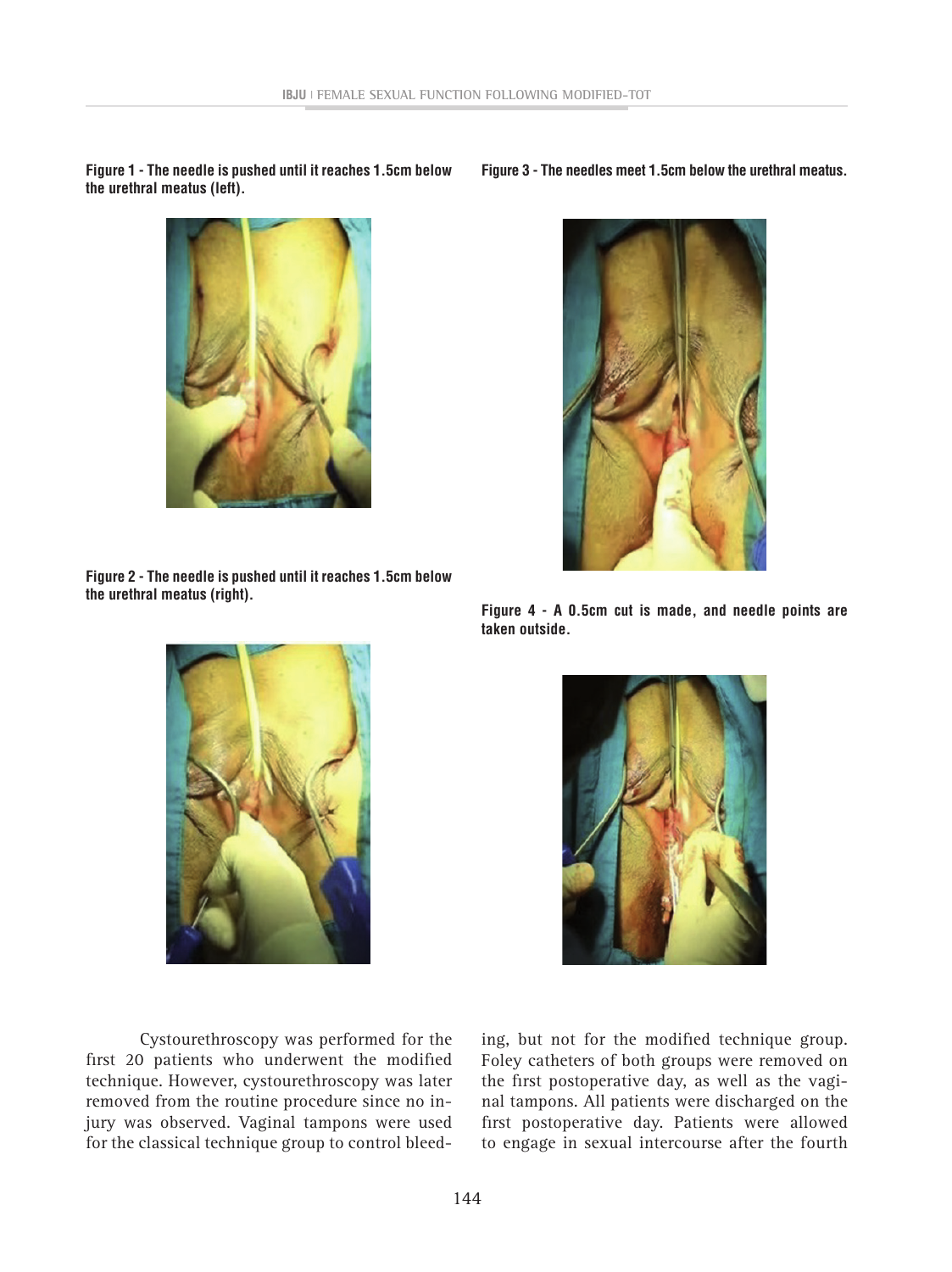postoperative week if they underwent original outside-in TOT, and tenth postoperative day if they underwent modified TOT due to better local (vaginal) conditions.

#### **Statistical analysis**

This study hypothesized that modified TOT procedure will be superior to the classical TOT in terms of postoperative sexual function. A total of 72 patients were required to achieve 80% power with a two-sided type 1 error of 0.05. Statistical analyses were performed using SPSS 21.0 (Chicago, Illinois) and  $p<0.05$  was considered statistically significant. Categorical variables were analyzed using Chi-square or Fisher's exact tests, and continuous variables were analyzed using Mann-Whitney U and Kruskal-Wallis tests.

#### **RESULTS**

Patient characteristics for modified TOT and classical TOT groups are shown in Table-1. There were no statistical differences between the two groups in terms of age, BMI, parity, menopausal, degree of education, diabetes, hypertension, smoking, frequency of intercourse and medical treatment for SUI.

The mean postoperative ICIQ-SF score was significantly lower than the preoperative ICIQ-SF score in both groups (16.6 vs. 2.5; p=0.004 for modified TOT and  $17.5$  vs.  $3.1$ ;  $p=0.002$  for classical TOT). There was no significant difference in the ICIQ-SF score reduction between the two groups  $(14.1 \pm 2.1 \text{ vs. } 14.4 \pm 1.9; \text{ p=0.892}).$  Complication rates according to the Clavien-Dindo classification were also statistically similar in both groups (Table-2).

In both groups, preoperative and postoperative FSFI scores revealed significant improvements in all domains (desire, arousal, lubrication, orgasm, satisfaction, pain and total score) (Table-3).

Comparison of postoperative FSFI scores between modified TOT and classical TOT procedures showed statistically significant differences in arousal, lubrication and orgasm domains (Table-4). Desire, satisfaction, pain and total FSFI scores did not differ significantly between two groups (Table-4).

#### **Table 1 - Comparison of baseline characteristics of patients.**

|                                    | <b>Modified TOT</b> | <b>Classical TOT</b> | p value |
|------------------------------------|---------------------|----------------------|---------|
|                                    | $n=44$              | $n=36$               |         |
| Age, years                         | 54 (32-67)          | 52 (36-67)           | 0.215   |
| Body mass index, kg/m <sup>2</sup> | $32(22-41)$         | $31(24-40)$          | 0.554   |
| Parity, n                          | $3(0-6)$            | $3(2-6)$             | 0.116   |
| Menopausal, n (%)                  | 31 (70.4%)          | 26 (72.0%)           | 0.862   |
| <b>Degree of education</b>         |                     |                      | 0.941   |
| No education                       | 6(13.7%)            | $4(11.1\%)$          |         |
| $\leq$ High school                 | $30(68.2\%)$        | 25 (69.4%)           |         |
| University                         | $8(18.1\%)$         | $7(19.5\%)$          |         |
| Diabetes, $n$ (%)                  | 14 (31.8%)          | 11 $(30.5\%)$        | 0.904   |
| Hypertension, $n$ (%)              | 16 (36.3%)          | 12 (33.3%)           | 0.777   |
| Smoking, n (%)                     | $7(15.9\%)$         | $6(16.6\%)$          | 0.927   |
| Frequency of intercourse           |                     |                      | 0.882   |
| >2/week                            | $5(11.3\%)$         | $5(13.8\%)$          |         |
| $1-2$ /week                        | 28 (63.6%)          | $21(58.4\%)$         |         |
| $1-3/m$ onth                       | 11 $(25.1\%)$       | 10(27.8%)            |         |
| Treatment (SNRI) for SUI, n (%)    | 17 (38.6%)          | 13 (36.1%)           | 0.816   |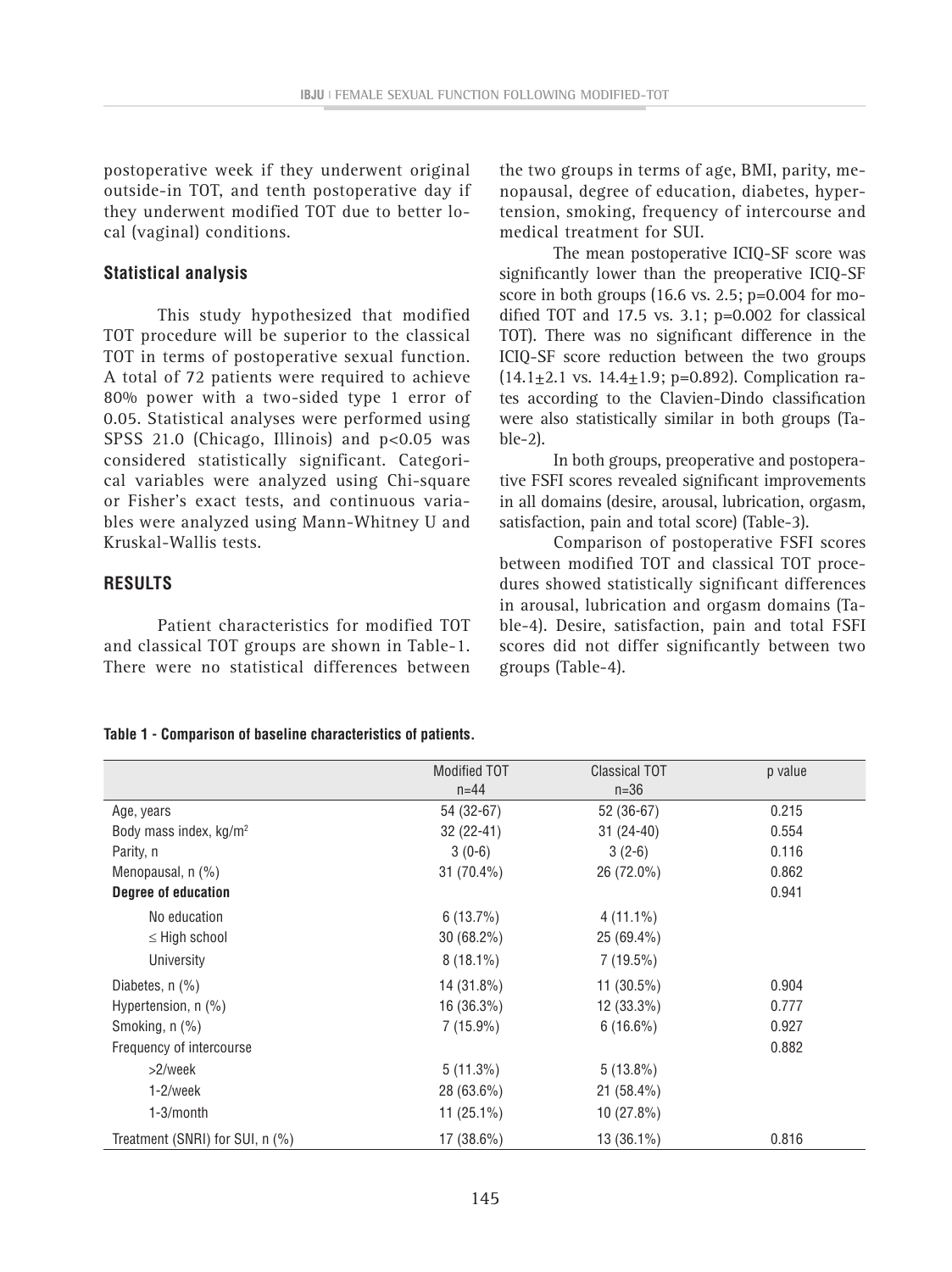|                   | <b>Modified TOT</b> | <b>Classical TOT</b> | p value |
|-------------------|---------------------|----------------------|---------|
| Grade I           | $2(4.5\%)$          | $3(8.3\%)$           |         |
| Dyspareunia       | 2                   | 3                    | 0.662   |
| Grade II          | $6(13.6\%)$         | $7(19.4\%)$          |         |
| Inguinal pain     | 2                   | 4                    | 0.401   |
| Urgency           | 2                   | 3                    | 0.653   |
| Vaginal damage    | 2                   | $\mathbf 0$          | 0.499   |
| Grade IIIa        | $1(2.2\%)$          | $2(5.5\%)$           |         |
| Urinary retention | н                   | 2                    | 0.585   |

**Table 2 - Complications reported according to the Clavien-Dindo classification.**

#### **DISCUSSION**

Female sexual dysfunction is a major health problem associated with age, degree of education, medical and psychosocial situations, and is composed of orgasmic disorder, dyspareunia and lack of sexual desire (12). Epidemiological studies have demonstrated that approximately 40% of women have sexual problems worldwide (13). It is well known that the prevalence of sexual dysfunction in women with stress urinary incontinence is higher than healthy continent females (14). However, there are conflicting results concerning the effect of incontinence surgery on sexual function (8-10). Pastore et al. used FSFI questionnaire to evaluate sexual function in 48 women who underwent TVT-O and SIS procedures. The postoperative FSFI scores were reported to improve significantly (p<0.001) in both groups, with high rate of continence (15). Naumann et al. assessed sexual function six months after TVT and SIS surgeries and reported that, in comparison to preoperative scores, all postoperative domain scores and total FSFI score increased significantly in both surgical groups (16). Results of Simsek et al. and Abo El- -Enen et al. also indicate an improvement in FSFI scores after the amelioration of incontinence using transobturator sling procedure (14, 17). In contrast, a meta-analysis of eighteen studies showed that sling surgery had negative impacts on 13.1% of patients and there was no change in symptoms

for 55.5% (18). In our study, FSFI scores showed statistically significant improvements in all domains in the 3-month follow-up. We believed that sexual dysfunction in women with urinary leakage has a psychological background, and achieving continence during sexual intercourse may improve self-confidence and sexual performance.

There are numerous studies in the literature that compare postoperative sexual function of four minimal invasive surgical techniques; TOT, TVT, TVT-O and SIS. Elzevier et al. evaluated postoperative sexual complaints of 77 patients who underwent TVT-O and TOT for SUI. Jang et al. also evaluated the possible effects of two operative methods on sexual function, including retropubic route and transobturator route. FSFI scores of forty-seven patients were analyzed. In both comparative studies no difference were observed except pain during intercourse after the TOT procedure. Although the exact cause is not clear, pain disorder in the TOT group may be related to vaginal injury and narrowing, vascular or neuronal detriment (19, 20). On the other hand, the first prospective comparative study in the literature that analyzed TVT and SIS reported, no difference between postoperative pain scores for the two surgical techniques. Interestingly, a statistical difference was found for lubrication and orgasm domains, in favor of the TVT procedure (16). In another comparative study conducted by Murphy et al., 329 patients were treated with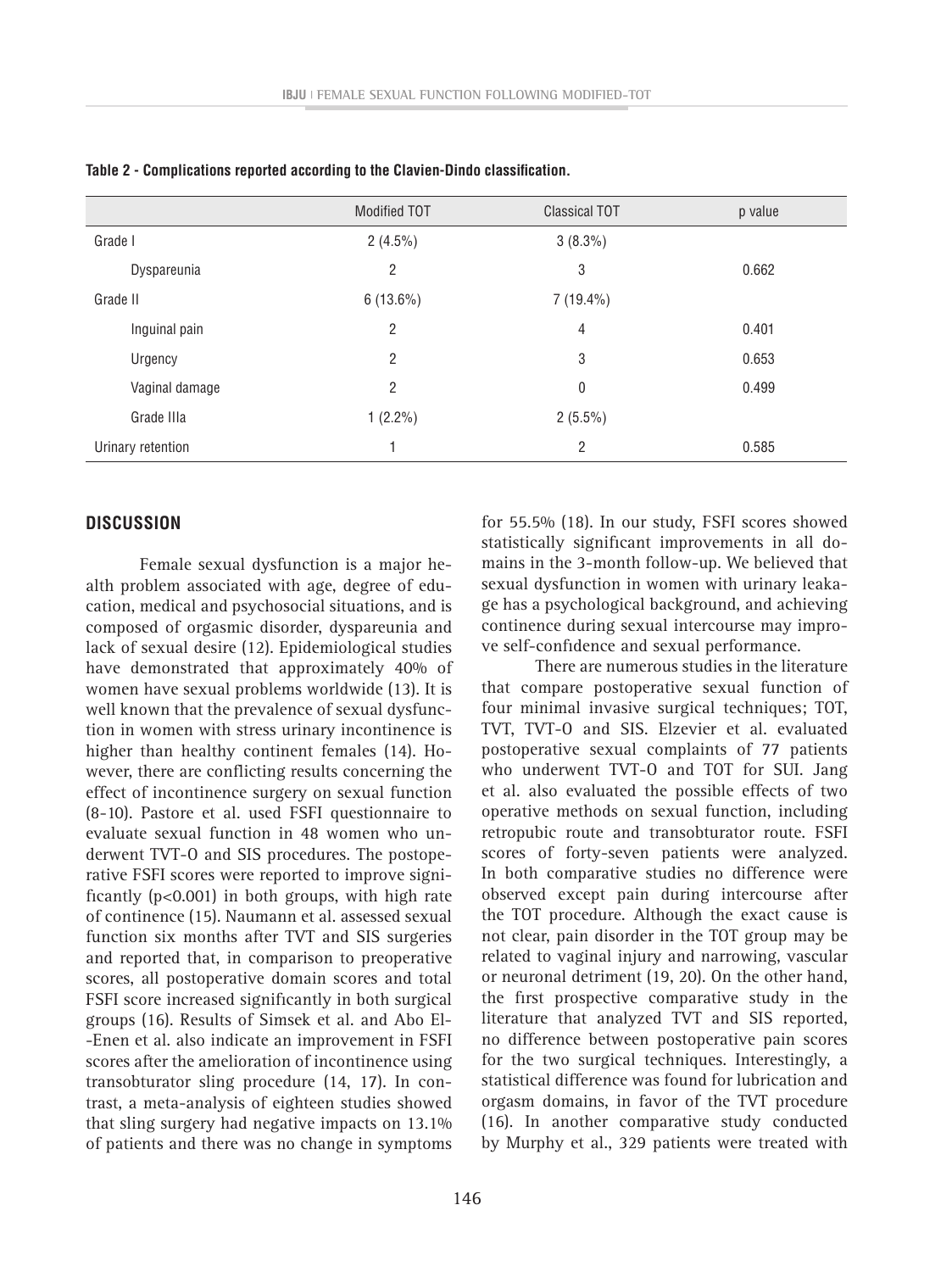|              |                 | <b>Modified TOT</b> |         | Classical TOT   |                 |         |
|--------------|-----------------|---------------------|---------|-----------------|-----------------|---------|
|              | Preoperative    | Postoperative       | p value | Preoperative    | Postoperative   | p value |
| Desire       | $3.06 \pm 0.76$ | $3.72 \pm 0.82$     | < 0.001 | $3.13 \pm 0.72$ | $3.69 \pm 0.92$ | < 0.001 |
| Arousal      | $3.53 \pm 0.96$ | $4.52 + 1.02$       | < 0.001 | $3.46 + 0.88$   | $4.09 + 0.95$   | < 0.001 |
| Lubrication  | $4.36 + 1.12$   | $4.97+1.41$         | < 0.05  | $4.11+1.22$     | $4.52 + 1.16$   | < 0.05  |
| Orgasm       | $3.96 + 1.01$   | $4.82 + 1.36$       | < 0.001 | $4.02 + 1.87$   | $4.46 + 0.94$   | < 0.001 |
| Satisfaction | $4.56 + 0.99$   | $5.42 + 1.10$       | < 0.001 | $4.42 + 0.88$   | $5.12 + 1.11$   | < 0.05  |
| Pain         | $4.12 \pm 0.78$ | $5.21 \pm 1.34$     | < 0.001 | $4.22 \pm 0.96$ | $4.92 \pm 1.18$ | < 0.05  |
| <b>Total</b> | $23.59 + 4.12$  | $28.66 \pm 5.95$    | < 0.001 | $23.36 + 4.13$  | $26.80 + 4.97$  | < 0.001 |

**Table 3 - Changes between preoperative and postoperative scores on the FSFI.**

**Table 4 - Comparison of postoperative FSFI scores for modified and classical TOT.**

|              | <b>Modified TOT</b> | <b>Classical TOT</b> | p value |
|--------------|---------------------|----------------------|---------|
| Desire       | $3.72 \pm 0.82$     | $3.69 \pm 0.92$      | 0.644   |
| Arousal      | $4.52 \pm 1.02$     | $4.09 \pm 0.95$      | < 0.05  |
| Lubrication  | $4.97 \pm 1.41$     | $4.52 \pm 1.16$      | < 0.05  |
| Orgasm       | $4.82 \pm 1.36$     | $4.46 \pm 0.94$      | < 0.05  |
| Satisfaction | $5.42 \pm 1.10$     | $5.12 \pm 1.11$      | 0.168   |
| Pain         | $5.21 \pm 1.34$     | $4.92 \pm 1.18$      | 0.619   |
| <b>Total</b> | $28.66 \pm 5.95$    | $26.80 + 4.97$       | 0.328   |

TVT or TVT-O procedures. Preoperative and postoperative sexual functions were evaluated with The Pelvic Organ Prolapse/Incontinence Impact Questionnaire (PISQ-12). The two groups did not differ significantly in terms of sexual function (21). In our study, improvement in arousal  $(4.52 \text{ vs. } 4.09; \text{ p} < 0.05)$ , lubrication (4.97 s 4.52; p<0.05) and orgasm (4.82 vs. 4.46;p<0.05) domains were significantly higher in the m-TOT group than the classical TOT group. Additionally, total FSFI score improvement was higher in women with m-TOT, but this difference was not statistically significant. (28.66+5.95) vs. 26.80 $\pm$ 4.97; p=0.328). In the beginning of our study, we hypothesized that, in comparison to the classical TOT, a surgical approach without wide vaginal incision and paraurethral dissection would result in less postoperative pain, earlier sexual intercourse and improved sexual function. As known, extensive anterior vaginal wall incision and paraurethral dissection may impair the neurovascular tissues, induce vaginal scarring and lead to orgasmic and arousal problems (22, 23). In concordance with literature, our findings revealed that m-TOT technique has an advantage on vaginal fibrosis, preserving innervation and enhancing the orgasmic/arousal function. To resume sexual activity earlier due to the lack of introital wound tenderness is another gain of our technique.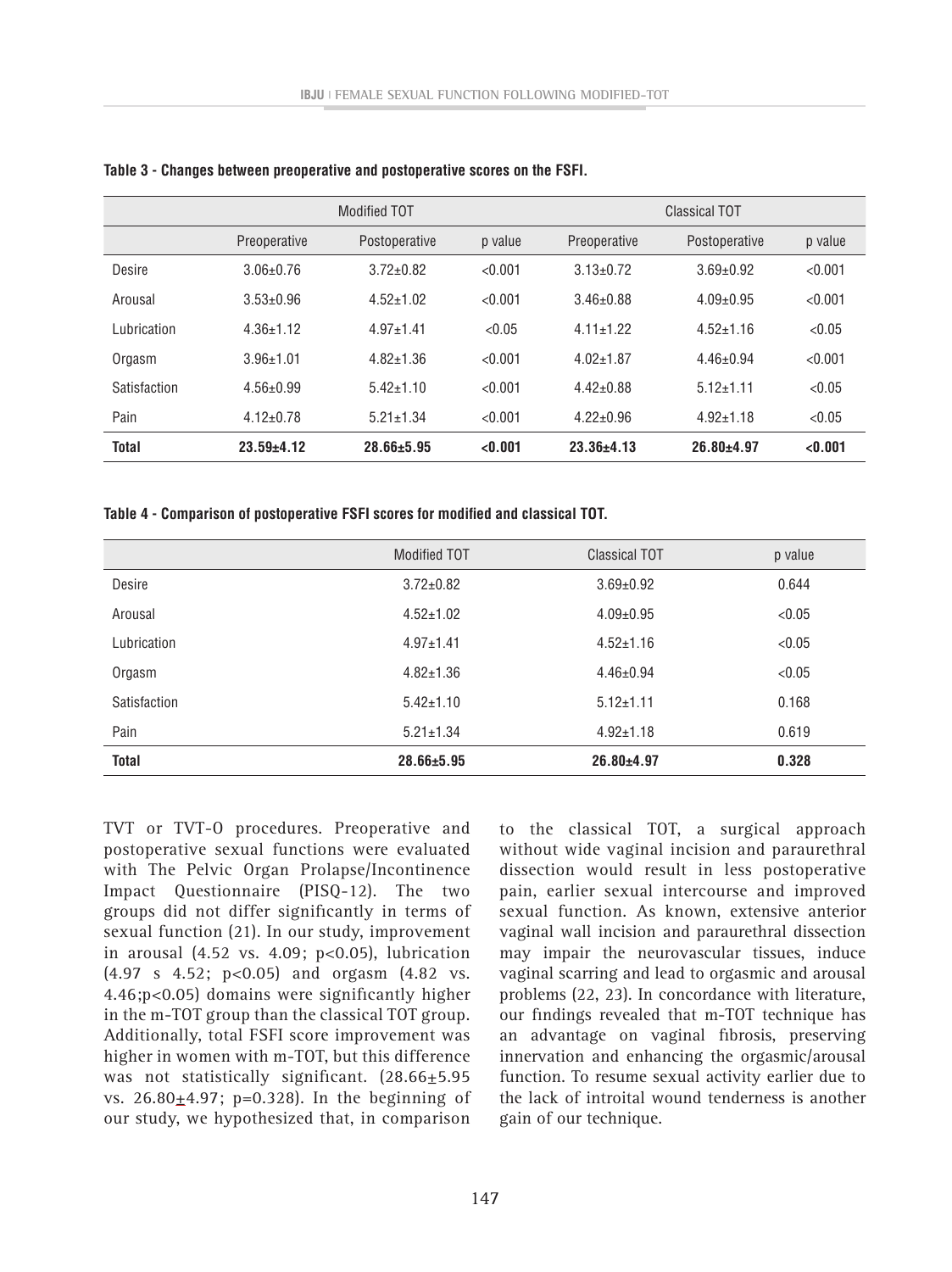#### **CONCLUSIONS**

The modified TOT technique is a simple, reliable and minimal invasive procedure. The cure rate of urinary incontinence and complication rates are the same as the classical TOT technique. However, due to the positive effects of minimal tissue damage on sexual arousal and orgasmic function, modified TOT has an advantage over the classical TOT. Sexual function assessment was limited to three months after the surgery and this was the partial limitation or our study. Additional studies providing longer-term follow-up reports may improve our insight about the effects of modified TOT procedure.

## **CONFLICT OF INTEREST**

None declared.

#### **REFERENCES**

- 1. Abrams P, Cardozo L, Fall M, Griffiths D, Rosier P, Ulmsten U, et al. The standardisation of terminology of lower urinary tract function: report from the Standardisation Subcommittee of the International Continence Society. Am J Obstet Gynecol. 2002;187:116-26.
- 2. Agarwal A, Patnaik P, Shaw D, Rathee V, Khan SW, Jain M, et al. Influence of Demographic and Clinical Factors on Surgical Outcomes of the Transobturator Tape Procedure in Patients with Stress Urinary Incontinence. Curr Urol. 2015;8:126-32.
- 3. Kennelly MJ, Moore R, Nguyen JN, Lukban J, Siegel S. Miniarc single-incision sling for treatment of stress urinary incontinence: 2-year clinical outcomes. Int Urogynecol J. 2012;23:1285-91.
- 4. Nilsson CG, Palva K, Rezapour M, Falconer C. Eleven years prospective follow-up of the tension-free vaginal tape procedure for treatment of stress urinary incontinence. Int Urogynecol J Pelvic Floor Dysfunct. 2008;19:1043-7.
- 5. Delorme E. Transobturator urethral suspension: miniinvasive procedure in the treatment of stress urinary incontinence in women. Prog Urol. 2001;11:1306-13.
- 6. Salonia A, Zanni G, Nappi RE, Briganti A, Dehò F, Fabbri F, et al. Sexual dysfunction is common in women with lower urinary tract symptoms and urinary incontinence: results of a cross-sectional study. Eur Urol. 2004;45:642-8.
- 7. Wehbe SA, Whitmore K, Kellogg-Spadt S. Urogenital complaints and female sexual dysfunction (part 1). J Sex Med. 2010;7:1704-13.
- 8. De Souza A, Dwyer PL, Rosamilia A, Hiscock R, Lim YN, Murray C, et al. Sexual function following retropubic TVT and transobturator Monarc sling in women with intrinsic sphincter deficiency: a multicentre prospective study. Int Urogynecol J. 2012;23:153-8.
- 9. Cayan F, Dilek S, Akbay E, Cayan S. Sexual function after surgery for stress urinary incontinence: vaginal sling versus Burch colposuspension. Arch Gynecol Obstet. 2008;277:31-6.
- 10. Hines TM. The G-spot: a modern gynecologic myth. Am J Obstet Gynecol. 2001;185:359-62.
- 11. Rosen R, Brown C, Heiman J, Leiblum S, Meston C, Shabsigh R, et al. The Female Sexual Function Index (FSFI): a multidimensional self-report instrument for the assessment of female sexual function. J Sex Marital Ther. 2000;26:191-208.
- 12. Mercer CH, Fenton KA, Johnson AM, Wellings K, Macdowall W, McManus S, et al. Sexual function problems and help seeking behaviour in Britain: national probability sample survey. BMJ. 2003;327:426-7. Erratum in: BMJ. 2003;327:649.
- 13. Laumann EO, Paik A, Rosen RC. Sexual dysfunction in the United States: prevalence and predictors. JAMA. 1999;281:537-44. Erratum in: JAMA 1999;281:1174.
- 14. Simsek A, Ozgor F, Yuksel B, Kucuktopcu O, Kirecci SL, Toptas M, et al. Female sexual function after transobturator tape in women with urodynamic stress urinary incontinence. Springerplus. 2014;3:570.
- 15. Pastore AL, Palleschi G, Al Salhi Y, Riganelli L, Fuschi A, Autieri D, et al. Evaluation of Sexual Function and Quality of Life in Women Treated for Stress Urinary Incontinence: Tension-Free Transobturator Suburethral Tape Versus Single-Incision Sling. J Womens Health (Larchmt). 2016;25:355-9.
- 16. Naumann G, Steetskamp J, Meyer M, Laterza R, Skala C, Albrich S, et al. Sexual function and quality of life following retropubic TVT and single-incision sling in women with stress urinary incontinence: results of a prospective study. Arch Gynecol Obstet. 2013;287:959-66.
- 17. El-Enen MA, Ragb M, El Gamasy Ael-N, El-Ashry O, El-Sharaby M, Elbadawy A, et al. Sexual function among women with stress incontinence after using transobturator vaginal tape, and its correlation with patient's expectations. BJU Int. 2009;104:1118-23.
- 18. Jha S, Ammenbal M, Metwally M. Impact of incontinence surgery on sexual function: a systematic review and metaanalysis. J Sex Med. 2012;9:34-43.
- 19. Elzevier HW, Putter H, Delaere KP, Venema PL, Lycklama à Nijeholt AA, Pelger RC. Female sexual function after surgery for stress urinary incontinence: transobturator suburethral tape vs. tension-free vaginal tape obturator. J Sex Med. 2008;5:400-6.
- 20. Jang HC, Jeon JH, Kim DY. Changes in Sexual Function after the Midurethral Sling Procedure for Stress Urinary Incontinence: Long-term Follow-up. Int Neurourol J. 2010;14:170-6.